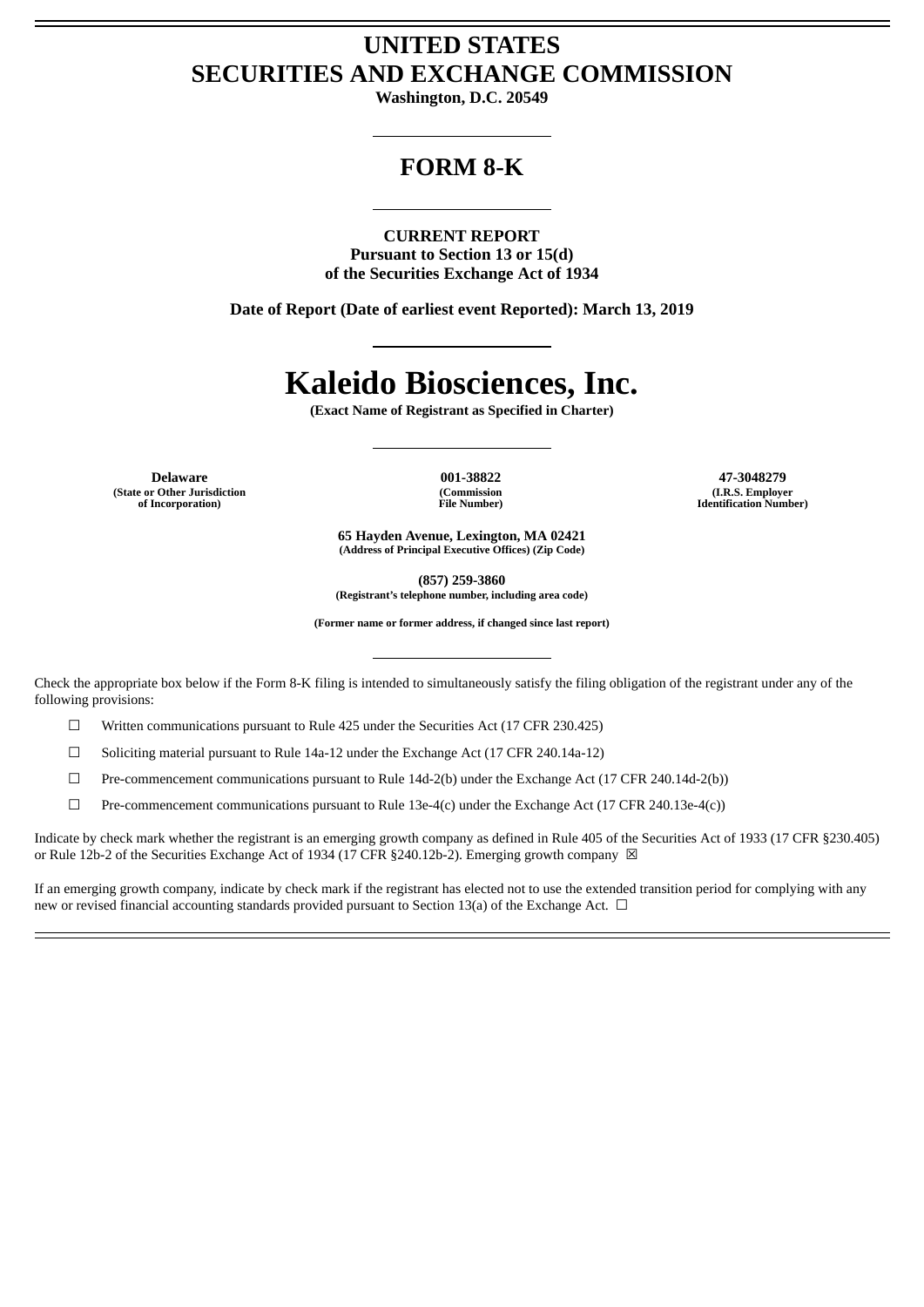## **Item 1.01 Entry into a Material Definitive Agreement.**

Exercise of Option for Expansion Space

On March 13, 2019, Kaleido Biosciences, Inc. (the "Company") exercised its option to lease the Expansion Premises under that certain Lease Agreement dated March 19, 2018 (the "Lease") by and between HCP/King Hayden Campus LLC (the "Landlord") and the Company. The Expansion Premises is comprised of 54,468 square feet of space (the entire second floor of the north portion) of the Building located at 65 Hayden Avenue, Lexington, Massachusetts. Under the terms of the option, the Company will not gain access to this additional space until December 1, 2019 at the earliest and will have up to 3 months free rent following its initial access. The Company and the Landlord will enter into an amendment to the Lease to formally add the Expansion Premises to the Lease.